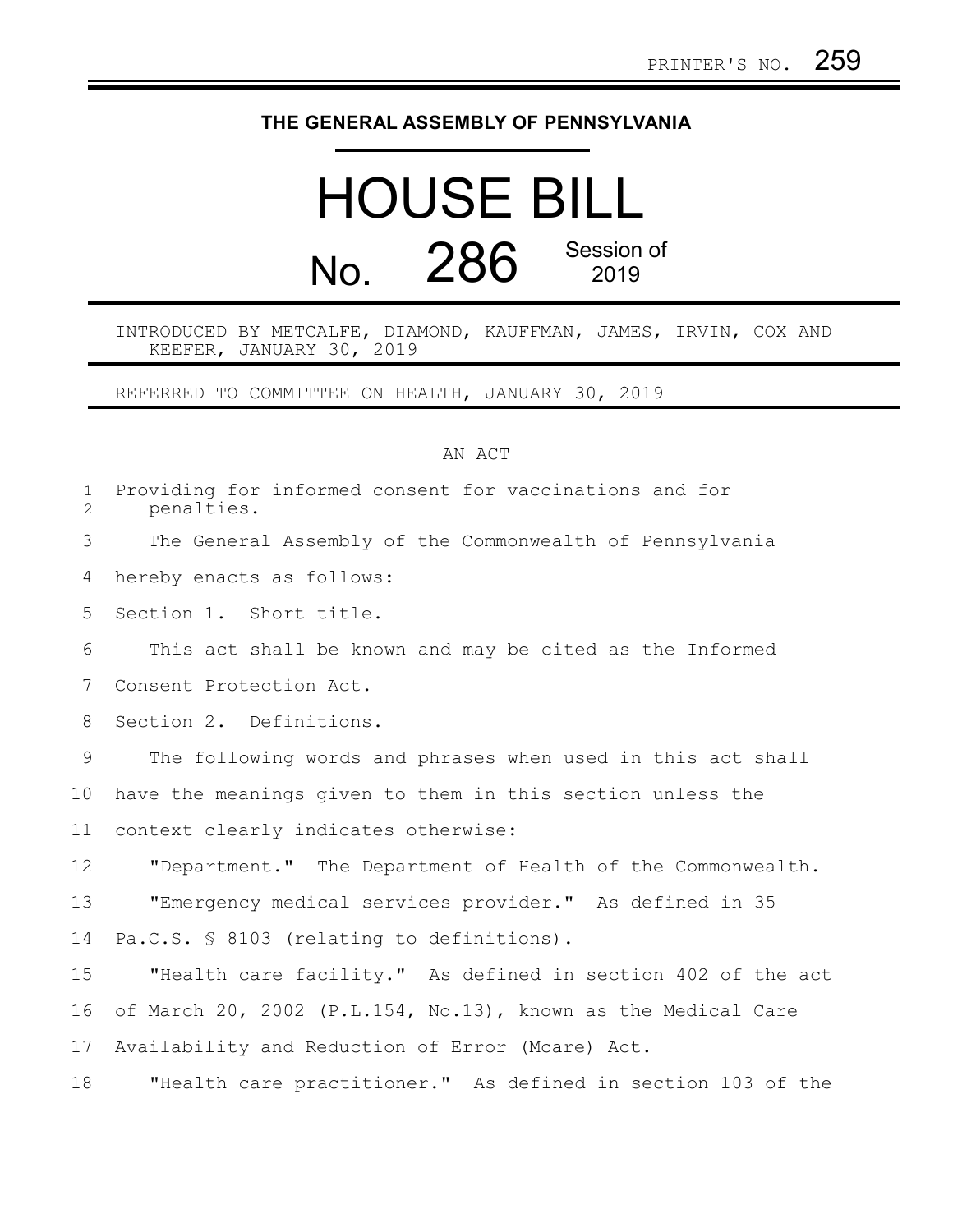act of July 19, 1979 (P.L.130, No.48), known as the Health Care Facilities Act. 1 2

"Informed consent." The right of all people to be fully informed about the risks and benefits of a medical intervention and free to make a voluntary decision on that intervention without being coerced, threatened or punished for the decision. "License." A health care practitioner license issued by the Department of State or a health care facility license issued by the Department of Health. 3 4 5 6 7 8 9

Section 3. Vaccine nondiscrimination. 10

(a) Prohibition against discrimination.--A health care practitioner or a health care facility may not discriminate against a patient or parent or guardian of a patient based solely upon a patient or parent or guardian of a patient choosing to delay or decline a vaccination. Exercising the right to informed consent by delaying or declining vaccinations under this act may not be the reason for a patient or family member of a patient to be dismissed from a practice or lose medical privileges or benefits. 11 12 13 14 15 16 17 18 19

(b) Prohibition against harassment.--A health care practitioner or health care facility shall not harass, coerce, scold or threaten a patient or parent or guardian of a patient for exercising the right to delay or decline a vaccination under this act. 20 21 22 23 24

(c) Health insurer.--An insurer issuing any type of insurance policy shall not deny coverage, increase a premium or otherwise discriminate against an insured or applicant for insurance based on the individual's choice to delay or decline a vaccination for the individual or the individual's child. Section 4. Prohibited activities. 25 26 27 28 29 30

20190HB0286PN0259 - 2 -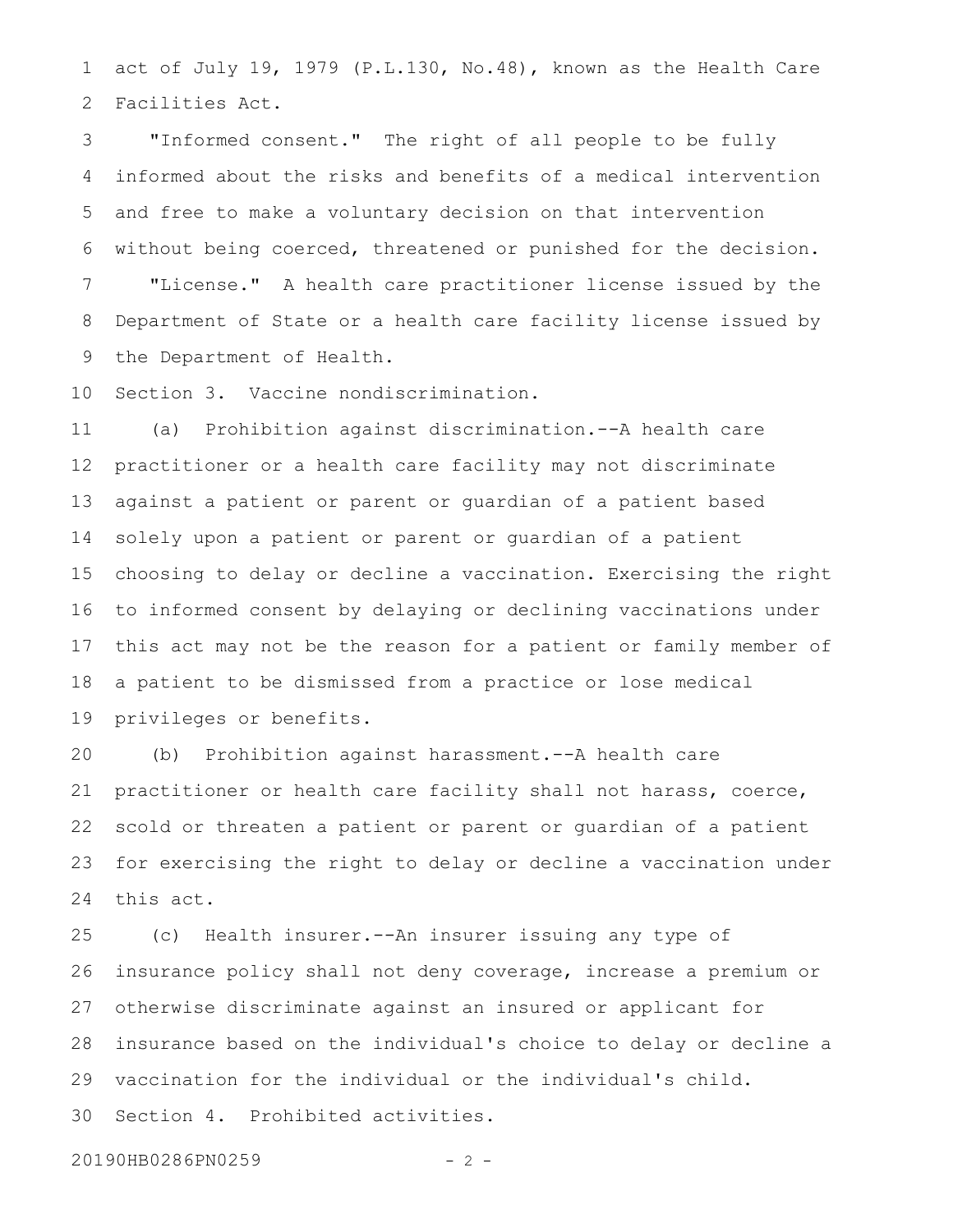(a) Limitation on payments.--A health care practitioner shall not accept a monetary payment in the form of a bonus or other incentive from an insurance company or pharmaceutical company for patient vaccination. 1 2 3 4

(b) Requiring a waiver prohibited.--A health care practitioner shall not require a patient or parent or guardian of a patient to sign a liability waiver as a condition to receive medical care in the event the patient or parent or guardian of a patient chooses to delay or decline a vaccination. (c) Investigations by child protective services.--Child protective services shall not initiate an investigation against a parent or guardian for the sole reason of a parent or guardian choosing to delay or decline a vaccination for a child of the parent or guardian under this act. 5 6 7 8 9 10 11 12 13 14

(d) Health care providers.--An insurer shall not deny a health care practitioner's participation in an insurance plan or decrease the practitioner's reimbursements through fines or financial penalties due to low patient vaccination rates or due to a practitioner's decision not to vaccinate a patient. Section 5. Penalty. 15 16 17 18 19 20

For violations under sections 3 and 4, the appropriate board or the department may: 21 22

(1) for a first violation, levy a fine in the amount of \$1,000; or 23 24

(2) for a second or subsequent violation, refuse, revoke or suspend the license of a health care practitioner or health care facility. 25 26 27

Section 6. Rights of patients. 28

(a) Summary of rights.--The department shall publish on the department's publicly accessible Internet website a summary of 29 30

20190HB0286PN0259 - 3 -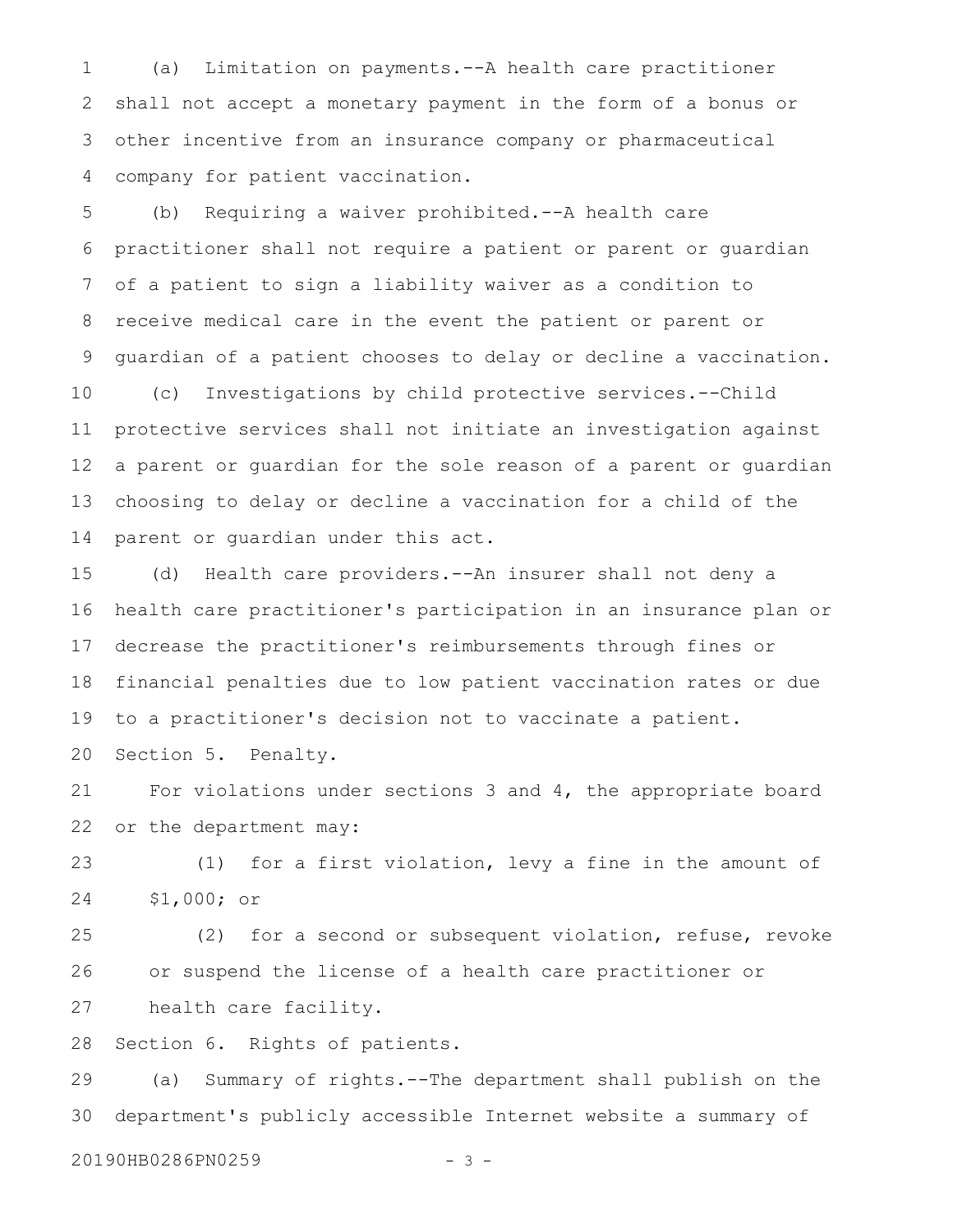the rights of a patient or parents or guardians of a patient under section 3, in any format the health care provider or health care facility chooses. 1 2 3

(b) Complaints.--A health care provider and health care facility, if requested, shall inform patients of the address and telephone number of each State agency responsible for responding to patient complaints about a health care provider or health care facility's alleged noncompliance with this act. 4 5 6 7 8

(c) Procedure for providing information on patient rights.-- A health care provider or facility shall adopt policies and procedures to ensure that a patient and the parent or guardian of a patient are provided the opportunity during the course of admission to receive information regarding the rights contained in section 3 and how to file complaints with the facility and appropriate State agency. 9 10 11 12 13 14 15

(d) Fines.--The following shall apply: 16

(1) The department may levy the following fines for a violation under this act: 17 18

(i) Not more than \$5,000 for an unintentional violation. 19 20

(ii) Not more than \$25,000 for an intentional violation, with each intentional violation constituting a separate violation subject to a separate fine. 21 22 23

(2) The appropriate regulatory board or, if no board exists, the department may impose an administrative fine against a health care practitioner for failing to make available to patients a summary of their rights under section 3 and the following shall apply: 24 25 26 27 28

(i) A health care provider's first violation under this paragraph shall be subject to corrective action and 29 30

20190HB0286PN0259 - 4 -